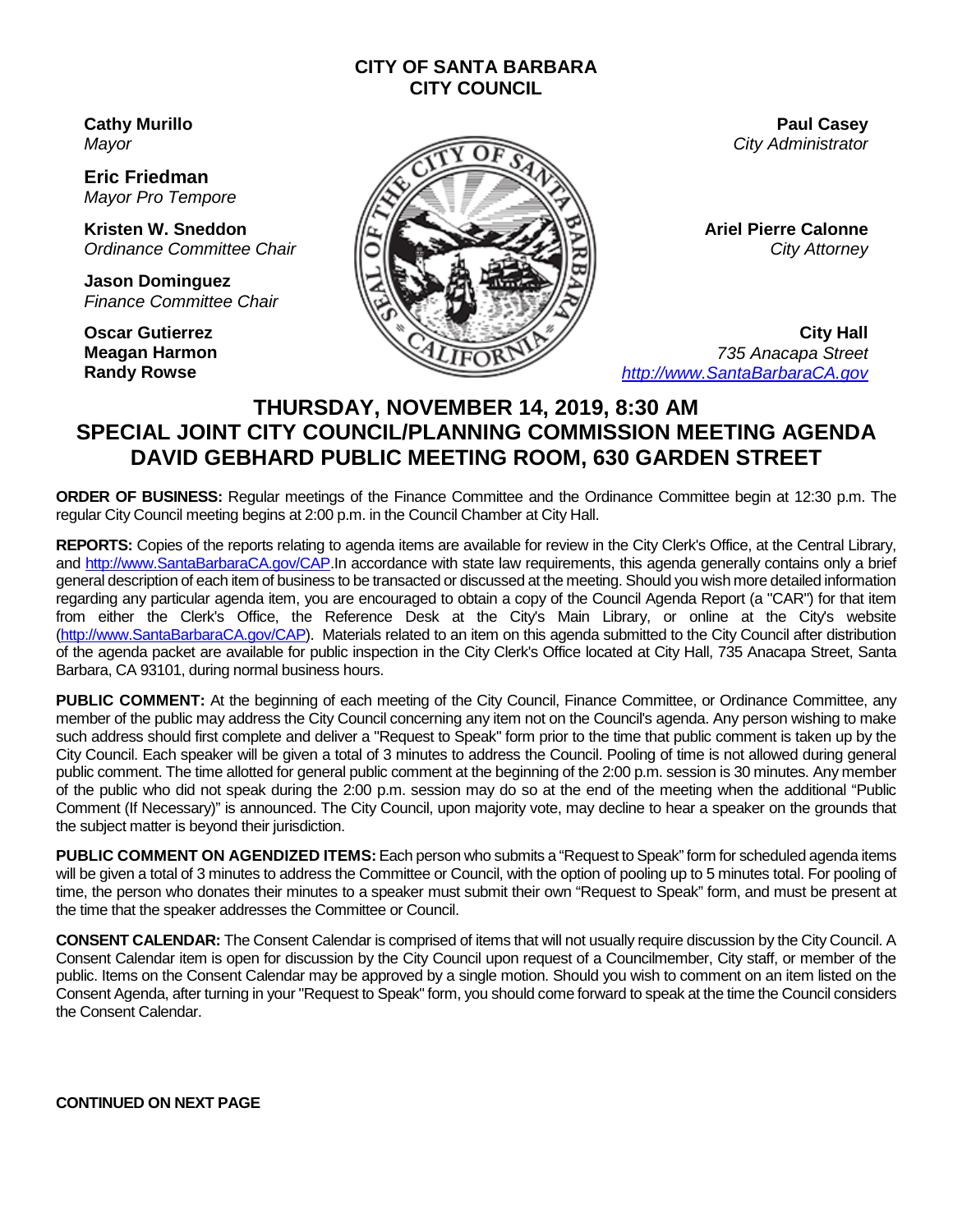**SPANISH INTERPRETATION:** If you need interpretation of your communications to Council from Spanish into English, please contact the City Clerk's Office at 564-5309. If possible, notification of at least 48 hours will usually enable the City to make arrangements.

**INTERPRETACIÓN EN ESPAÑOL:** Si necesita una interpretación del español al inglés, para sus comunicaciones al Consejo, comuníquese con la Oficina del Secretario Municipal al 564-5309. Si es posible, la notificación de al menos 48 horas generalmente permitirá a la Ciudad hacer los arreglos.

**AMERICANS WITH DISABILITIES ACT:** If you need auxiliary aids or services or staff assistance to attend or participate in this meeting, please contact the City Administrator's Office at 564-5305 If possible, notification at least 48 hours prior to the meeting will usually enable the City to make reasonable arrangements. Specialized services, such as sign language interpretation or documents in Braille, may require additional lead time to arrange.

**TELEVISION COVERAGE:** Each regular City Council meeting is broadcast live in English and Spanish on City TV Channel 18 and rebroadcast in English on Wednesdays and Thursdays at 7:00 p.m. and Saturdays at 9:00 a.m., and in Spanish on Sundays at 4:00 p.m. Each televised Council meeting is closed captioned for the hearing impaired. Check the City TV program guide at www.santabarbaraca.gov/cityty for rebroadcasts of Finance and Ordinance Committee meetings, and for any changes to the replay schedule.